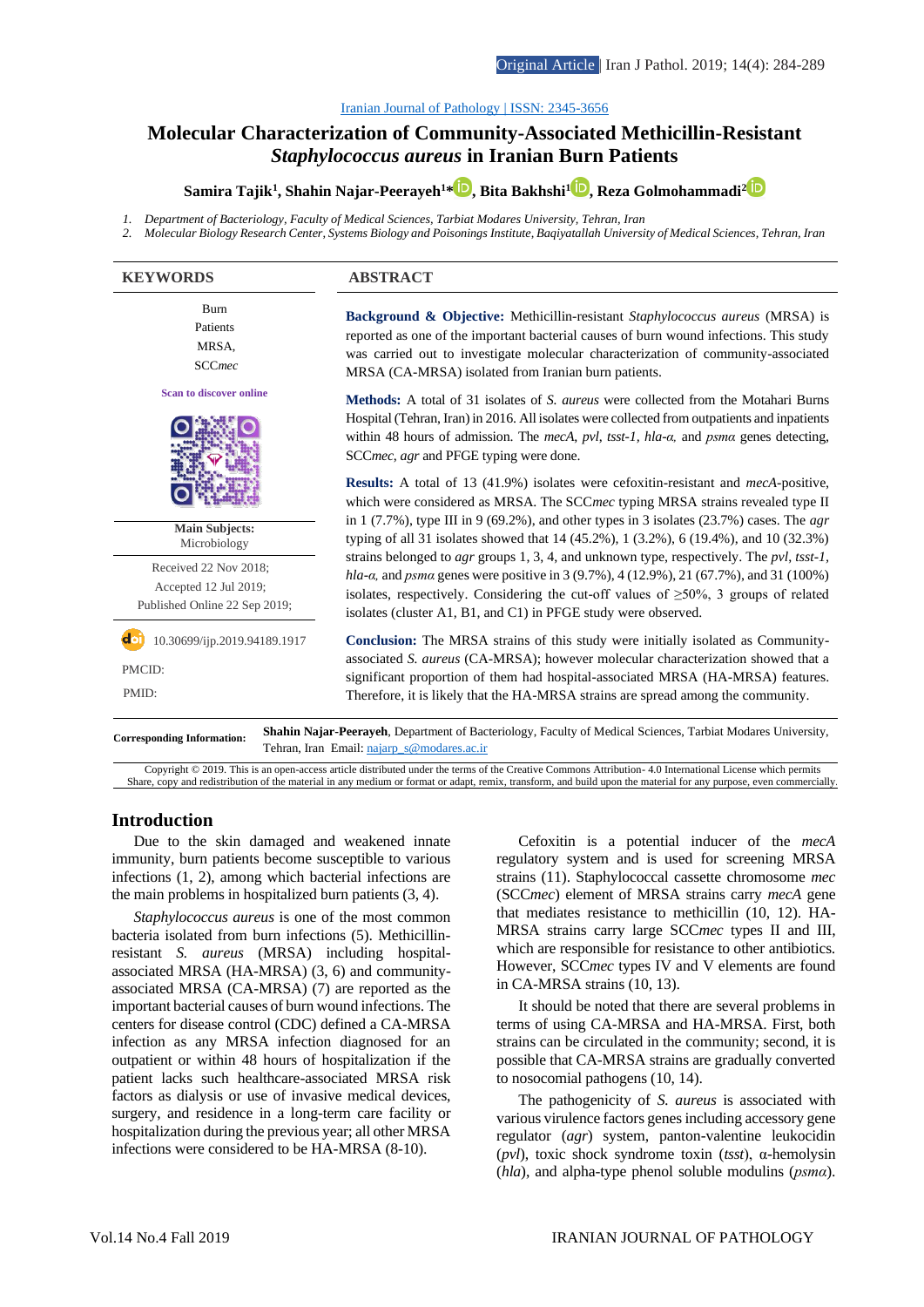These virulence factors can make extensive infection and severe damage (7, 12, 15, 16). The *agr* regulatory system has a crucial role in the development of skin infection cases by most CA-MRSA USA300 strains (17). The PVL toxin can be found in both MSSA and MRSA strains (18) but typically is associated with CA-MRSA strains (7). TSST-1 is a superantigen that is absorbed from cutaneous infections and it localizes the kidneys (19). It is reported that the pore-forming  $\alpha$ hemolysin of *S. aureus* plays a key role in soft tissue infection (20). The *psmα* may play a role in biofilms development and lysis of human cell types such as leukocytes and erythrocytes; also, it stimulates inflammation response (21).

Phenotypic and genotypic characterization of CA-MRSA and HA-MRSA can be helpful in the treatment, infection control, and prevention of the spread of antibiotic-resistant bacterial strains (1, 22, 23). This study was carried out to investigate molecular characterization of CA-MRSA isolated from Iranian burn outpatients and hospitalized patients within 48 hours of admission.

### **Materials and Methods**

### **Bacterial Isolates**

A total of 31 isolates of *S. aureus* were collected from Shahid Motahari Burns Hospital (Tehran, Iran) in the time period of May to October 2016. All isolates were collected from outpatients and inpatients within 48 hours of admission. Bacterial morphology study and biochemical tests including catalase, tube and slide coagulase, DNase, and mannitol-fermenting were done

to identify *S. aureus*. After identification, all strains were preserved in trypticase soy broth medium containing 15% glycerol at -70°C.

### **Antimicrobial Susceptibility Testing**

Antimicrobial susceptibility testing was done by disk diffusion method according to the clinical and laboratory standards institute (CLSI) 2015 guidelines. Antibiotic discs containing cefoxitin (30 μg), gentamicin (10 μg), erythromycin (15 μg), tetracycline (30 μg), rifampin (5 μg), clindamycin (2 μg), ciprofloxacin (5 μg), trimethoprim-sulfamethoxazole (1.25/23.75 μg), and linezolid (30 μg) (MAST UK) were used. *S. aureus* ATCC 25923 was used as a control strain.

### **Molecular Detection and Typing**

### **DNA Extraction**

Four to five fresh colonies of bacteria were suspended in 400 μL of lysis solution buffer containing lysostaphin (200μg/mL) (Sigma-Aldrich Co, Germany). Then, DNA was extracted by phenol/chloroform /isoamyl alcohol (Merck Co).

# **PCR Amplification**

The *mecA* was used as target gene for the detection of MRSA strains(24). The primers described by Zhang *et al.* (24) and Shopsin *et al.* (25) were used for SCC*mec* typing and *agr*typing, respectively. RN6390, RN6607, RN8465, and RN4550 strains were used as positive control for *agr* typing. The *pvl*, *tsst-1, hla-α* (26), and *psmα* (27) genes were used as target gene for virulotyping. The list of primers sequences of this study, target genes, and the length of PCR products are presented in Table 1.

**Table1.** The list of primers sequences for *mecA, pvl*, *tsst-1, hla-α,* and *psmα* genes detection, SCC*mec* and *agr* typing and PCR products length

|                   | <b>Primer</b>                          | Sequence $(5' \rightarrow 3')$                          | Size (bp)                | Ref  |
|-------------------|----------------------------------------|---------------------------------------------------------|--------------------------|------|
| mecA<br>detection | mecA                                   | F: GTGAAGATATACCAAGTGATT<br>R: ATGCGCTATAGATTGAAAGGA    | 146                      | (24) |
|                   | SCCmec <sub>I</sub>                    | F: GCTTTAAAGAGTGTCGTTACAGG<br>R: GTTCTCTCATAGTATGACGTCC | 613                      |      |
|                   | <b>SCCmec II</b>                       | F: CGTTGAAGATGATGAAGCG<br>R: CGAAATCAATGGTTAATGGACC     | 398                      |      |
|                   | <b>SCCmec III</b>                      | F: CCATATTGTGTACGATGCG<br>R: CCTTAGTTGTCGTAACAGATCG     | 280                      |      |
| <b>SCCmec</b>     | <b>SCCmec</b><br><b>IVa</b>            | 776                                                     | (24)                     |      |
| typing            | <b>SCCmec</b><br><b>IV<sub>b</sub></b> | F: TCTGGAATTACTTCAGCTGC<br>R: AAACAATATTGCTCTCCCTC      | 493                      |      |
|                   | <b>SCCmec</b><br><b>IVc</b>            | F: ACAATATTTGTATTATCGGAGAGC<br>R: TTGGTATGAGGTATTGCTGG  | 200                      |      |
|                   | <b>SCCmec</b><br><b>IVd</b>            | F: CTCAAAATACGGACCCCAATACA<br>R: TGCTCCAGTAATTGCTAAAG   | 881                      |      |
|                   | <b>SCCmec V</b>                        | F: GAACATTGTTACTTAAATGAGCG<br>R: TGAAAGTTGTACCCTTGACACC | 325                      |      |
|                   | panF                                   | <b>ATGCACATGGTGCACATGC</b>                              | $\overline{\phantom{a}}$ |      |
|                   | $agr I-R$                              | <b>GTCACAAGTACTATAAGCTGCGAT</b>                         | 440                      |      |
| <i>agr</i> typing | $agr$ II-R                             | GTATTACTAATTGAAAAGTGCCATAGC                             | 572                      | (25) |
|                   | $agr$ III-R                            | CTGTTGAAAAAGTCAACTAAAAGCTC                              | 406                      |      |
|                   | $agr$ IV-R                             | CGATAATGCCGTAATAC CCG                                   | 588                      |      |
|                   | pvl                                    | F: GGAAACATTTATTCTGGCTATAC                              | 502                      | (26) |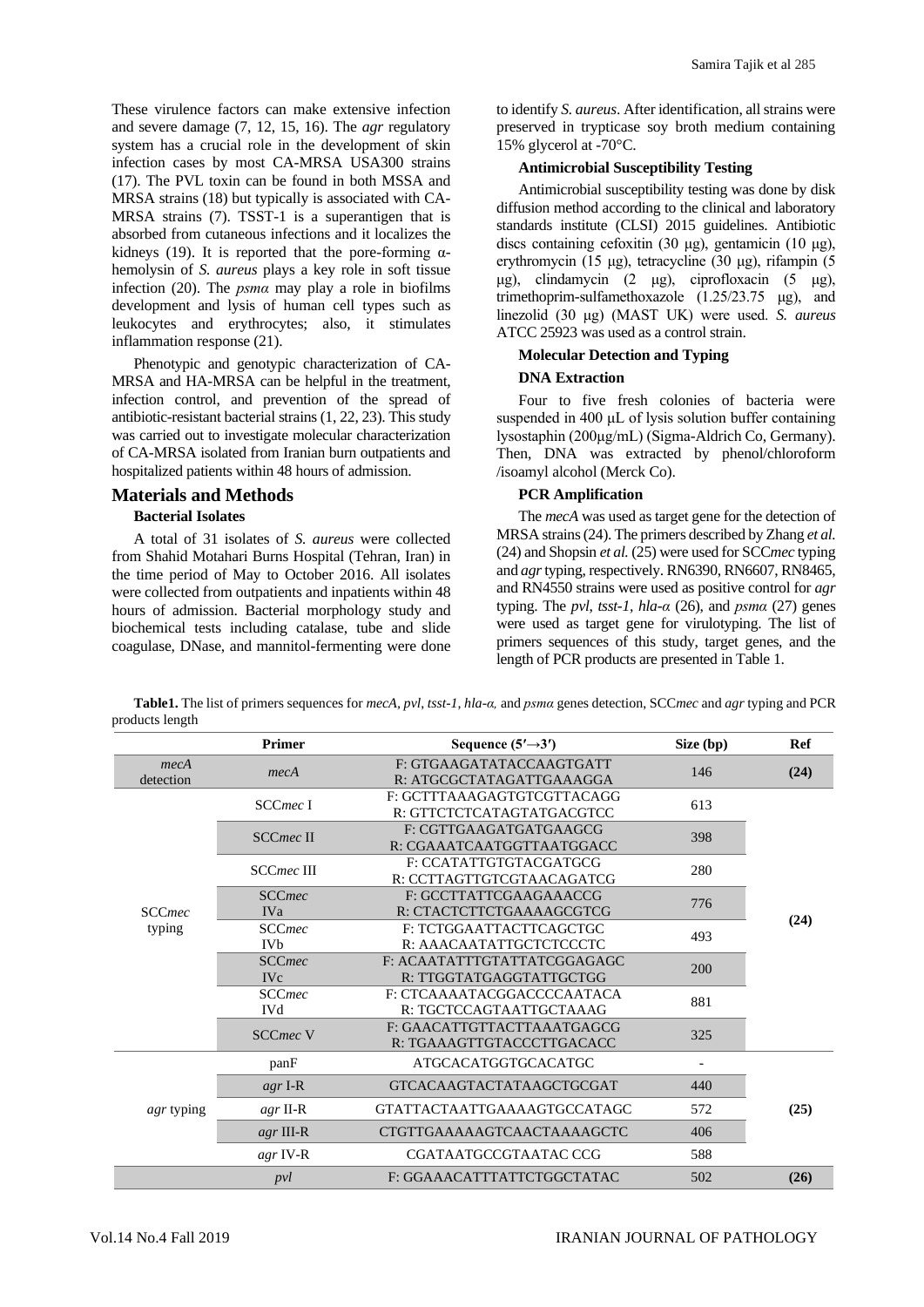|                           | <b>Primer</b> | Sequence $(5' \rightarrow 3')$ | Size (bp) | Ref |
|---------------------------|---------------|--------------------------------|-----------|-----|
| Virulence<br>genes typing |               | R: CTGGATTGAAGTTACCTCTGG       |           |     |
|                           | $tsst-1$      | F: TTATCGTAAGCCCTTTGTTG        | 398       |     |
|                           |               | R: TAAAGGTAGTTCTATTGGAGTAGG    |           |     |
|                           | $hla-a$       | F: CGGTACTACAGATATTGGAAGC      | 744       |     |
|                           |               | R: TGGTAATCATCACGAACTCG        |           |     |
|                           | psma          | F: TATCAAAAGCTTAATCGAACAATTC   | 176       |     |
|                           |               | R: CCCCTTCAAATAAGATGTTCATATC   |           |     |

The final volume of 25 mL PCR reaction mixture containing reverse and forward primer (10 pmol) (Pishgam Biotech Co, Iran), DNA taq polymerase enzyme (1.5 units),  $dNTPs$  (0.02 mM),  $MgCl<sub>2</sub>$  (0.1 mM), buffer (Fermentase Co, Lithuania), deionized distilled water, and DNA template were used for PCR amplification. The PCR amplification performed in thermo cycler (BIO RAD T100) by following annealing temperatures: *mecA;* 55°C, SCC*mec* typing; 60°C, *agr*  typing; 50°C, and virulence genes typing; 50°C for *pvl and hla-α*, and 51°C for *tsst-1* genes.

#### **Pulsed-field Gel Electrophoresis (PFGE)**

PFGE analysis based on *Sma*I restriction enzyme (Takara) digestion was carried out using the PulseNet standard protocol on 13 *SCCmec*-positive *S. aureus* strains (PulseNet, [www.cdc.gov/pulsenet\)](http://www.cdc.gov/pulsenet). After optimizing conditions, PFGE was run on CHEF MAPPERXA (BIO RAD) device as follows: initial switch 5 s, final switch 40 s, run time 21 h, voltage 200 (6v/cm). 1% agarose gel (intron biotechnology) in TBE 0.5 X was used for electrophoresis. According to the PulseNet protocol, *Salmonella enterica* serotype Braenderup (H9812) was used as a control. After gel staining with ethidium bromide (10 mg/mL), imaging

was performed by UV light gel documentation system (BioDocAnalyze). GelCompar II version 6.6.11 software was used for drawing dendrogram graph and interpretation of results. Cut-off values of ≥50% were considered to define clusters.

#### **Results**

#### **Patients**

A total of 31 non-duplicate *S. aureus* isolates were investigated in this study. All isolates were collected from burn patients within 48 hours of admission. 20 (64.5%) of these patients were inpatients and 11 (35.5%) outpatients.

#### **Antimicrobial Susceptibility Testing**

Antibiotic susceptibility test results revealed that a total of 13 (41.9%) isolates were resistant to cefoxitin, which were considered as MRSA. All isolates were susceptible to Linezolid. The resistance rates of other antibiotics were as follows: erythromycin 15 (48.4%), tetracycline 11 (35.5%), ciprofloxacin 11 (35.5%), gentamicin 10 (32.3%), clindamycin 9 (29.0%), rifampin 6 (19.4%), and trimethoprimsulfamethoxazole 4 (12.9%) (Table 2).

| <b>Table2.</b> Antibiotic resistance of MSSA and MRSA isolated from burn patient |  |  |
|----------------------------------------------------------------------------------|--|--|
|----------------------------------------------------------------------------------|--|--|

| <b>Antibiotics</b>                | $MSSA$ (n=18)  | $MRSA(n=13)$ | Total $(n=31)$ |
|-----------------------------------|----------------|--------------|----------------|
| cefoxitin                         | $\theta$       | 13 (100%)    | 13 (41.9%)     |
| erythromycin                      | 6(33.3%)       | $9(69.2\%)$  | 15(48.4%)      |
| tetracycline                      | 3(16.7%)       | $8(61.5\%)$  | $11(35.5\%)$   |
| ciprofloxacin                     | $2(11.1\%)$    | $9(69.2\%)$  | 11(35.5%)      |
| gentamicin                        | $1(5.5\%)$     | $9(69.2\%)$  | $10(32.3\%)$   |
| clindamycin                       | $2(11.1\%)$    | $7(53.8\%)$  | $9(29.0\%)$    |
| rifampin                          | $1(5.5\%)$     | 5(38.5%)     | $6(19.4\%)$    |
| trimethoprim-<br>sulfamethoxazole | $\overline{0}$ | $4(30.8\%)$  | $4(12.9\%)$    |
| <b>Linezolid</b>                  | $\overline{0}$ | $\theta$     | $\overline{0}$ |

### **Molecular Detection and Typing**

Molecular studies showed that 13 (41.9%) isolates were *mecA*-positive (Table 3). The SCC*mec* typing MRSA strains revealed type II in 1 (7.7%), type III in 9 (69.2%), and other types in 3 isolates (23.1%) (Table 3).

The *agr* typing of all 31 isolates showed that 14 (45.1%), 1 (3.2%), 6 (19.4%), and 10 (32.3%) strains belonged to *agr* groups 1, 3, 4, and unknown type, respectively (Table 3).

The *pvl*, *tsst-1, hla-α,* and *psmα* genes were positive in 3 (9.7%), 4 (12.9%), 21 (67.7%), and 31 (100%), respectively.

All 13 MRSA isolates were studied by PFGE. Considering the cut-off values of  $\geq 50\%$ , 3 groups of isolates (cluster A1, B1, and C1) were observed in this study: cluster A1; 3 pulse types, cluster B1; 3 pulse types and cluster C1; 2 pulse types (Figure 1).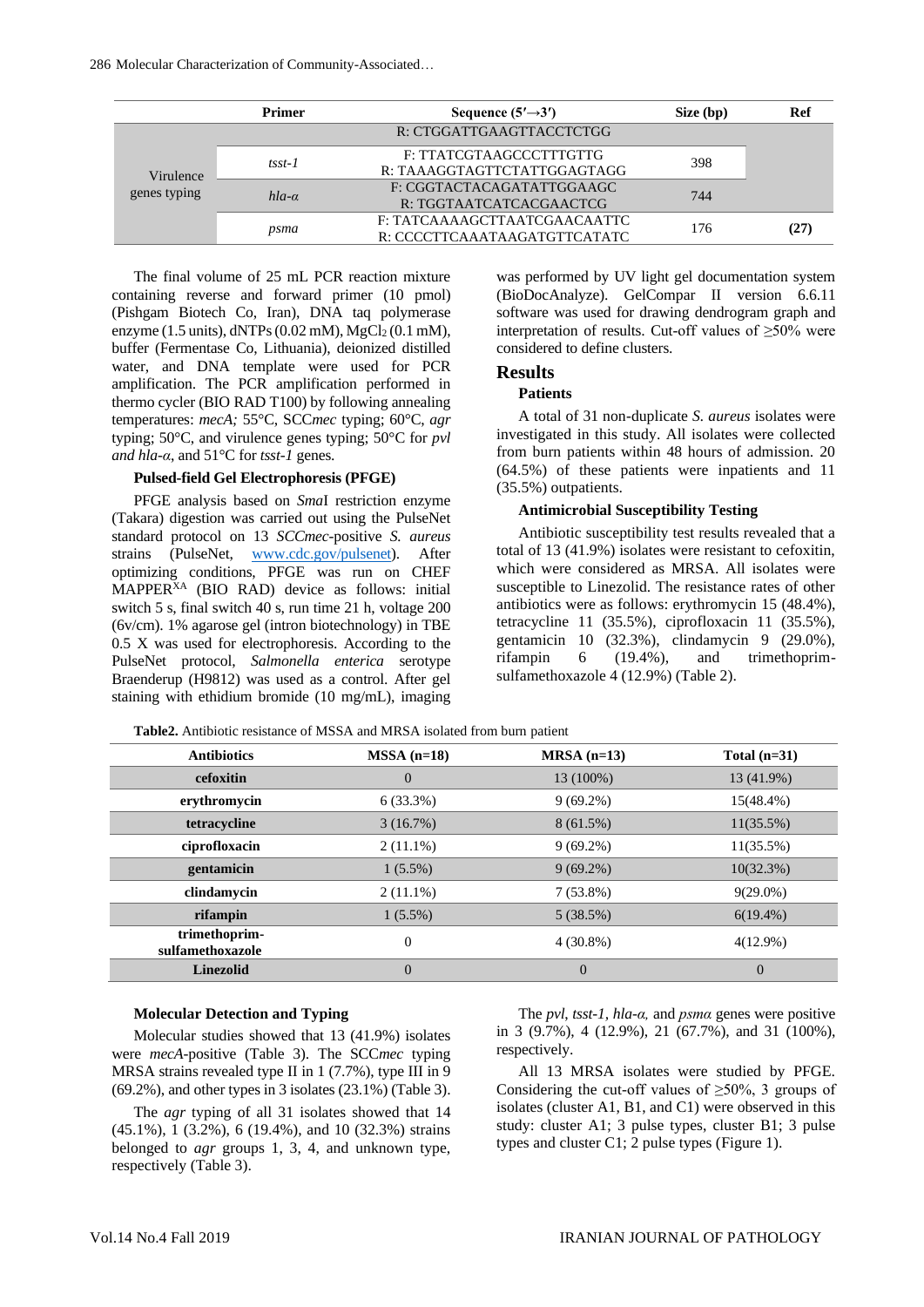**Table 3.** The *mecA, pvl*, *tsst-1, hla-α,* and *psmα* genes detection, and SCC*mec* and *agr* typing result (n=31)

| gene            | mecA         | <b>SCCmec</b> |             |                        | agr          | pvl         | $tsst-1$     | hla-a        | psma     |
|-----------------|--------------|---------------|-------------|------------------------|--------------|-------------|--------------|--------------|----------|
|                 |              | type3         | $9(69.2\%)$ | type 1                 | $14(45.1\%)$ |             |              |              |          |
|                 |              | type2         | $1(7.7\%)$  | type 3                 | $1(3.2\%)$   |             |              |              |          |
| <b>Positive</b> | $13(41.9\%)$ | <b>Not</b>    | type 4      | $6(19.4\%)$            | $3(9.7\%)$   | $4(12.9\%)$ | 21(67.7%)    | $31(100\%)$  |          |
|                 |              | typeable      | $3(23.1\%)$ | <b>Not</b><br>typeable | 10(32.3%)    |             |              |              |          |
| <b>Negative</b> | $18(58.1\%)$ |               | 18          |                        | $0(0\%)$     | 28(90.3)    | $27(87.1\%)$ | $10(32.3\%)$ | $0(0\%)$ |



# **Discussion**

*S. aureus*is one of the common causes of burn wound infections (5). Drug-resistant strains of this organism such as MRSA can complicate the treatment process (3, 6, 7). In addition, the strains containing virulence genes such as *agr*, *pvl*, *tsst-1*, *hla-α,* and *psmα* can make extensive infection and severe damage (7, 15, 16, 28, 29).

In current study 41.9% isolates were *mecA*-gene positive and cefoxitin-resistant, so were considered as MRSA. Based on the molecular detection of *mec* gene in different studies, MRSA strains have been reported as 86.4% (30), 88.6% (31), 81.2% (32), and 87.4% (18) in Iran and 55.3% in China (3).

According to the antibiotic susceptibility testing of all 31 strains, the highest resistance was related to erythromycin (48.4%) compared to 58.2% (2), 77.8% (30), and 90.6% (16) in Iran. All the 13 MRSA strains in this study were sensitive to linezolid, which was similar to the findings of the studies conducted by Montazeri (31, 32), and Goudarzi (16) from Iran and Murray (7) from the US.

The SCC*mec* typing of 13 MRSA strains showed that 9 (69.2%) strains belonged to SCC*mec* III, that's almost is consistent with some studies in Iran; 56.8% (2), 47.5% (33), 70.1% (15), and 71.7% (16) did not match the other studies in Iran; 95.7% (30), China; 95.4% (16), Brazil; 94.8% (34). 7.7% of the these 13 strains belonged to SCC*mec* II, compared with 10% (33) and 2.5% (15) studies in Iran, and (1%) in Brazil (34). Although 3 (23.1%) other types were not detected in this study, SCC*mec* I, IV, and V have been detected in other studies (2, 3, 15, 16, 34).

Based on the CDC definition of CA-MRSA and HA-MRSA strains (8-10) and according to other studies (10, 13), it seems that most of these SCC*mec* types belonged to HA-MRSA strains. Since sampling was done within 48 hours after admission, the strains were expected to be CA-MRSA. According to a hypothesis, this has been affected by various factors such as having the same source of infection or spread of infected patients with HA-MRSA strains among the community. Since checking the patients' referral records during the last year was not possible in this study, it is possible that most of these strains were HA-MRSA. Furthermore, having high relative resistance to selected antibiotics including clindamycin in most strains also confirms this probability. Eight (61.5%) of MRSA strains in this study and 75.5% in Goudarzi's study (16) were resistant to clindamycin, which indicates these strains had high resistance to other antibiotics. Also, 5 (38.5%) clindamycin-susceptible strains in this study had a lower resistance to other antibiotics. Therefore, it can be concluded that 8 (61.5%) of these strains correspond to HA-MRSA and 5 (38.5%) to CA-MRSA.

The PFGE cluster results with cut-off values of  $\geq 50\%$ indicated that MRSA strains in this study, to some extent, had CA-MRSA characteristics. Also, the 3 strains in clusters A1, 3 in B1, and 2 in C1 have the same pattern. This similarity suggests that the source of infection has been the same in each cluster.

The PVL toxin typically is associated with CA-MRSA strains (7). In the present study, 3 (9.7%) MRSA strains were *pvl*-positive. In contrast to the study by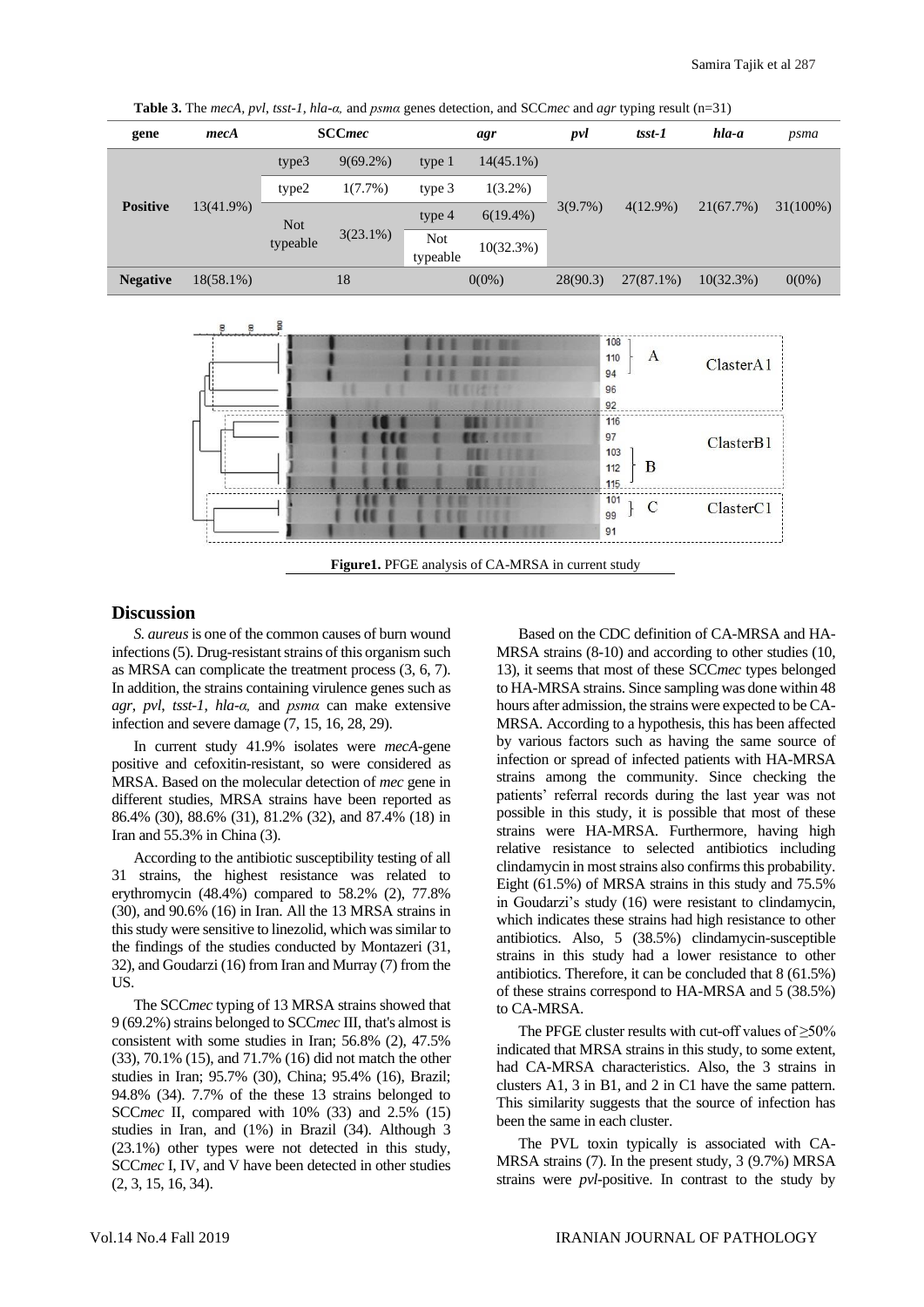Goudarzi that reported the positive *pvl*strains belonged to SCC*mec* type IV (16), in this study 2 of 3 strains belonged to the SCC*mec* type III. Although all MSSA strains in this study were *pvl*-negative, some other studies in Iran reported that 7.23% (18), 15.1% (16), and 33.3% (18) of MSSA cases were positive.

The *agr*typing assay of all 31 isolates showed that the highest rate belonged to *agr* type 1 (45.1%) compared to 84.9% in Iran (16) and 96.5% in China (3); meanwhile, the lowest rate belonged to *agr* type 3 (3.2%) compared to 15.1% in Iran (16). In this study, 32.3% strains were not typeable, which might be related to the presence of different mutations, sensitivity, and specificity of primers.

The *tsst-1* gene detection showed that 12.9% of the isolates in this study belonged to MSSA strains, but this gene was not seen in MRSA strains. In contrast to this study, in a different study in Iran 18.9% of MRSA isolates were *tsst*-positive which were distributed among SCC*mec* type III  $(16)$ .

In the present study, 67.7% strains were *hla*-positive compared to another study in Iran which reported 51.8% (15). Data analysis showed that 32.2% belonged to MRSA and 35.5% to MSSA.

Our results showed that 41.9% of isolates were MRSA, which indicates the presence of antibiotic resistance elements in a significant number of strains and necessity of performing antibiogram before starting treatment. Furthermore, the MRSA strains of this study were initially isolated as CA-MRSA, however molecular characterization showed that a significant proportion of them had HA-MRSA features. Therefore, it is likely that the HA-MRSA strains are spread among the community. Finally, the investigation of virulence factors in this study showed the presence of various toxin genes in isolates that can enhance their ecological niche ability and also make treatment more complicated, especially in burn patients.

# **Acknowledgements**

The current study was supported by a grant from the Faculty of Medical Sciences, Tarbiat Modares University, Tehran, Iran.

# **Conflict of Interest**

The authors declared no conflict of interest regarding the publication of this article.

# **References**

- 1. Schweizer M, Ward M, Cobb S, McDanel J, Leder L, Wibbenmeyer L, et al. The epidemiology of methicillinresistant Staphylococcus aureus on a burn trauma unit. Infection Control & Hospital Epidemiology. 2012;33(11):1118-25. [\[DOI:10.1086/668032\]](https://doi.org/10.1086/668032) [\[PMID\]](https://www.ncbi.nlm.nih.gov/pubmed/23041810) [\[PMCID\]](http://www.ncbi.nlm.nih.gov/pmc/articles/PMC4447144)
- 2. Namvar AE, Khodaei F, Bijari A, Lari AR. Detection of integrons and Staphylococcal Cassette Chromosome (SCCmec) types in Staphylococcus aureus isolated from burn and non-burn patients. International journal of health sciences. 2015;9(4):440. [\[DOI:10.12816/0031234\]](https://doi.org/10.12816/0031234) [\[PMID\]](https://www.ncbi.nlm.nih.gov/pubmed/26715924) [\[PMCID\]](http://www.ncbi.nlm.nih.gov/pmc/articles/PMC4682599)
- 3. Chen X, Yang H-h, Huangfu Y-c, Wang W-k, Liu Y, Ni Y-x, et al. Molecular epidemiologic analysis of Staphylococcus

aureus isolated from four burn centers. Burns. 2012;38(5):738- 42. [\[DOI:10.1016/j.burns.2011.12.023\]](https://doi.org/10.1016/j.burns.2011.12.023) [\[PMID\]](https://www.ncbi.nlm.nih.gov/pubmed/22360963)

- 4. Choopani A, Golmohmmadi R, Rafati H, Imani Fooladi AA. Prevalence of Staphylococcus aureus strains isolated from wound infection and drug sensitivity pattern, Tehran-Iran (2006-07). Journal of Gorgan University of Medical Sciences. 2012;14(3):135-40.
- 5. Alebachew T, Yismaw G, Derabe A, Sisay Z. Staphylococcus aureus burn wound infection among patients attending Yekatit 12 hospital burn unit, Addis Ababa, Ethiopia. Ethiopian journal of health sciences. 2012;22(3).
- 6. Kaiser ML, Thompson DJ, Malinoski D, Lane C, Cinat ME. Epidemiology and risk factors for hospital-acquired methicillin-resistant Staphylococcus aureus among burn patients. Journal of Burn Care & Research. 2011;32(3):429- 34. [\[DOI:10.1097/BCR.0b013e318217f92d\]](https://doi.org/10.1097/BCR.0b013e318217f92d) [\[PMID\]](https://www.ncbi.nlm.nih.gov/pubmed/21422940)
- 7. Murray CK, Holmes RL, Ellis MW, Mende K, Wolf SE, McDougal LK, et al. Twenty-five year epidemiology of invasive methicillin-resistant Staphylococcus aureus (MRSA) isolates recovered at a burn center. Burns. 2009;35(8):1112-7. [\[DOI:10.1016/j.burns.2009.02.013\]](https://doi.org/10.1016/j.burns.2009.02.013) [\[PMID\]](https://www.ncbi.nlm.nih.gov/pubmed/19477601)
- 8. Gorwitz RJ, Jernigan D, Powers J, Jernigan J. Strategies for clinical management of MRSA in the community: summary of an experts' meeting convened by the Centers for Disease Control and Prevention. 2006. 2009.
- 9. David MZ, Daum RS. Community-associated methicillinresistant Staphylococcus aureus: epidemiology and clinical consequences of an emerging epidemic. Clinical microbiology reviews. 2010;23(3):616-87. [\[DOI:10.1128/CMR.00081-09\]](https://doi.org/10.1128/CMR.00081-09) [\[PMID\]](https://www.ncbi.nlm.nih.gov/pubmed/20610826) [\[PMCID\]](http://www.ncbi.nlm.nih.gov/pmc/articles/PMC2901661)
- 10. David MZ, Glikman D, Crawford SE, Peng J, King KJ, Hostetler MA, et al. What is community-associated methicillin-resistant Staphylococcus aureus? Journal of Infectious Diseases. 2008;197(9):1235-43. [\[DOI:10.](https://doi.org/10.1086/533502) [1086/533502\]](https://doi.org/10.1086/533502) [\[PMID\]](https://www.ncbi.nlm.nih.gov/pubmed/18422435)
- 11. Anand K, Agrawal P, Kumar S, Kapila K. Comparison of cefoxitin disc diffusion test, oxacillin screen agar, and PCR for mecA gene for detection of MRSA. Indian journal of medical microbiology. 2009;27(1):27.
- 12. Ghasemian A, Peerayeh SN, Bakhshi B, Mirzaee M. Detection of accessory gene regulator groups genes and cassette chromosome mec types among Staphylococcus aureus isolated from intensive care unit patients. Asian Pacific journal of tropical disease. 2015;5(2):153-7. [\[DOI:10.1016/S2222-](https://doi.org/10.1016/S2222-1808(14)60643-5) [1808\(14\)60643-5\]](https://doi.org/10.1016/S2222-1808(14)60643-5)
- 13. Ito T, Ma XX, Takeuchi F, Okuma K, Yuzawa H, Hiramatsu K. Novel type V staphylococcal cassette chromosome mec driven by a novel cassette chromosome recombinase, ccrC. Antimicrobial Agents and Chemotherapy. 2004;48(7):2637-51. [\[DOI:10.1128/AAC.48.7.2637-2651.2004\]](https://doi.org/10.1128/AAC.48.7.2637-2651.2004) [\[PMID\]](https://www.ncbi.nlm.nih.gov/pubmed/15215121) [\[PMCID\]](http://www.ncbi.nlm.nih.gov/pmc/articles/PMC434217)
- 14. Huang H, Flynn NM, King JH, Monchaud C, Morita M, Cohen SH. Comparisons of community-associated methicillin-resistant Staphylococcus aureus (MRSA) and hospital-associated MSRA infections in Sacramento, California. Journal of Clinical Microbiology. 2006;44(7):2423-7. [\[DOI:10.1128/JCM.00254-](https://doi.org/10.1128/JCM.00254-06) [06\]](https://doi.org/10.1128/JCM.00254-06) [\[PMID\]](https://www.ncbi.nlm.nih.gov/pubmed/16825359) [\[PMCID\]](http://www.ncbi.nlm.nih.gov/pmc/articles/PMC1489486)
- 15. Motallebi M, Jabalameli F, Asadollahi K, Taherikalani M, Emaneini M. Spreading of genes encoding enterotoxins, haemolysins, adhesin and biofilm among methicillin resistant Staphylococcus aureus strains with staphylococcal cassette chromosome mec type IIIA isolated from burn patients.